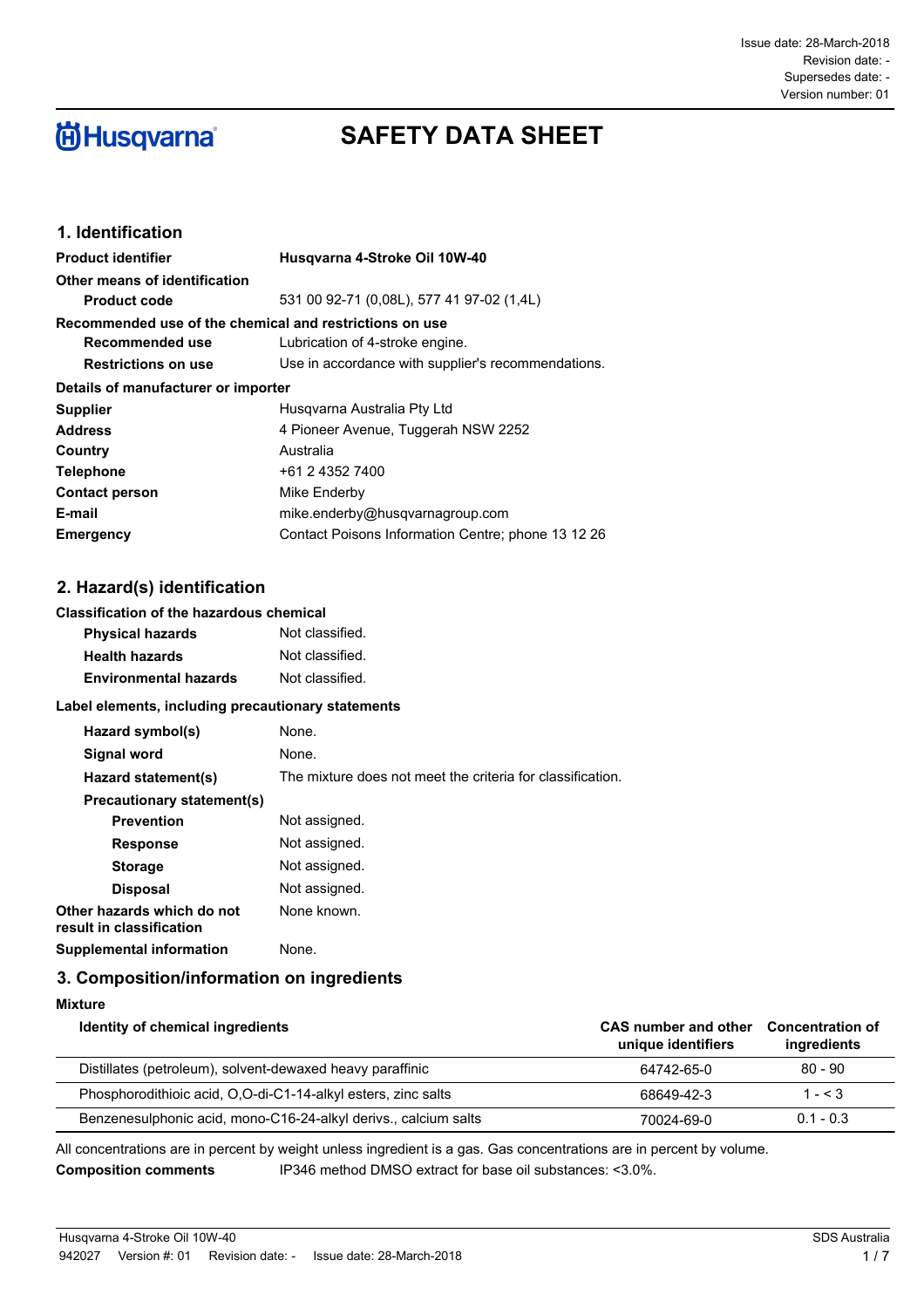#### **4. First-aid measures**

#### **Description of necessary first aid measures**

| Inhalation                                      | Move to fresh air. Call a physician if symptoms develop or persist.                                                 |
|-------------------------------------------------|---------------------------------------------------------------------------------------------------------------------|
| <b>Skin contact</b>                             | Wash off with soap and water. Get medical attention if irritation develops and persists.                            |
| Eye contact                                     | Rinse with water. Get medical attention if irritation develops and persists.                                        |
| Ingestion                                       | Rinse mouth. Get medical attention if symptoms occur.                                                               |
| Personal protection for first-aid<br>responders | Ensure that medical personnel are aware of the material(s) involved, and take precautions to<br>protect themselves. |
| Symptoms caused by exposure                     | Direct contact with eyes may cause temporary irritation.                                                            |
| <b>Medical attention and special</b>            | Treat symptomatically.                                                                                              |

## **5. Fire-fighting measures**

**treatment**

| <b>Extinguishing media</b>                                           |                                                                                               |
|----------------------------------------------------------------------|-----------------------------------------------------------------------------------------------|
| Suitable extinguishing<br>media                                      | Water fog. Foam. Dry chemical powder. Carbon dioxide (CO2).                                   |
| Unsuitable extinguishing<br>media                                    | Do not use water jet as an extinguisher, as this will spread the fire.                        |
| Specific hazards arising from<br>the chemical                        | During fire, gases hazardous to health may be formed.                                         |
| Special protective equipment<br>and precautions for fire<br>fighters | Self-contained breathing apparatus and full protective clothing must be worn in case of fire. |
| <b>Fire fighting</b><br>equipment/instructions                       | Move containers from fire area if you can do so without risk.                                 |
| Hazchem code                                                         | None.                                                                                         |
| <b>General fire hazards</b>                                          | No unusual fire or explosion hazards noted.                                                   |
| <b>Specific methods</b>                                              | Use standard firefighting procedures and consider the hazards of other involved materials.    |

#### **6. Accidental release measures**

## **Personal precautions, protective equipment and emergency procedures**

|                                                                 | , algorim biogeneigini biotegiite admibilialle elle allia dina kiasanniag                                                                                                                                                                         |
|-----------------------------------------------------------------|---------------------------------------------------------------------------------------------------------------------------------------------------------------------------------------------------------------------------------------------------|
| For non-emergency<br>personnel                                  | Keep unnecessary personnel away. For personal protection, see section 8 of the SDS.                                                                                                                                                               |
| For emergency responders                                        | Keep unnecessary personnel away. Use personal protection recommended in Section 8 of the<br>SDS.                                                                                                                                                  |
| <b>Environmental precautions</b>                                | Avoid discharge into drains, water courses or onto the ground.                                                                                                                                                                                    |
| Methods and materials for<br>containment and cleaning up        | The product is immiscible with water and will spread on the water surface.                                                                                                                                                                        |
|                                                                 | Large Spills: Stop the flow of material, if this is without risk. Dike the spilled material, where this is<br>possible. Absorb in vermiculite, dry sand or earth and place into containers. Following product<br>recovery, flush area with water. |
|                                                                 | Small Spills: Wipe up with absorbent material (e.g. cloth, fleece). Clean surface thoroughly to<br>remove residual contamination.                                                                                                                 |
|                                                                 | Never return spills to original containers for re-use. For waste disposal, see section 13 of the SDS.                                                                                                                                             |
| 7. Handling and storage                                         |                                                                                                                                                                                                                                                   |
| Precautions for safe handling                                   | Observe good industrial hygiene practices. Do not cut, weld, solder, drill, grind, or expose<br>containers to heat, flame, sparks, or other sources of ignition.                                                                                  |
| Conditions for safe storage,<br>including any incompatibilities | Store in original tightly closed container. Store away from incompatible materials (see section 10 of<br>the SDS).                                                                                                                                |

#### **8. Exposure controls and personal protection**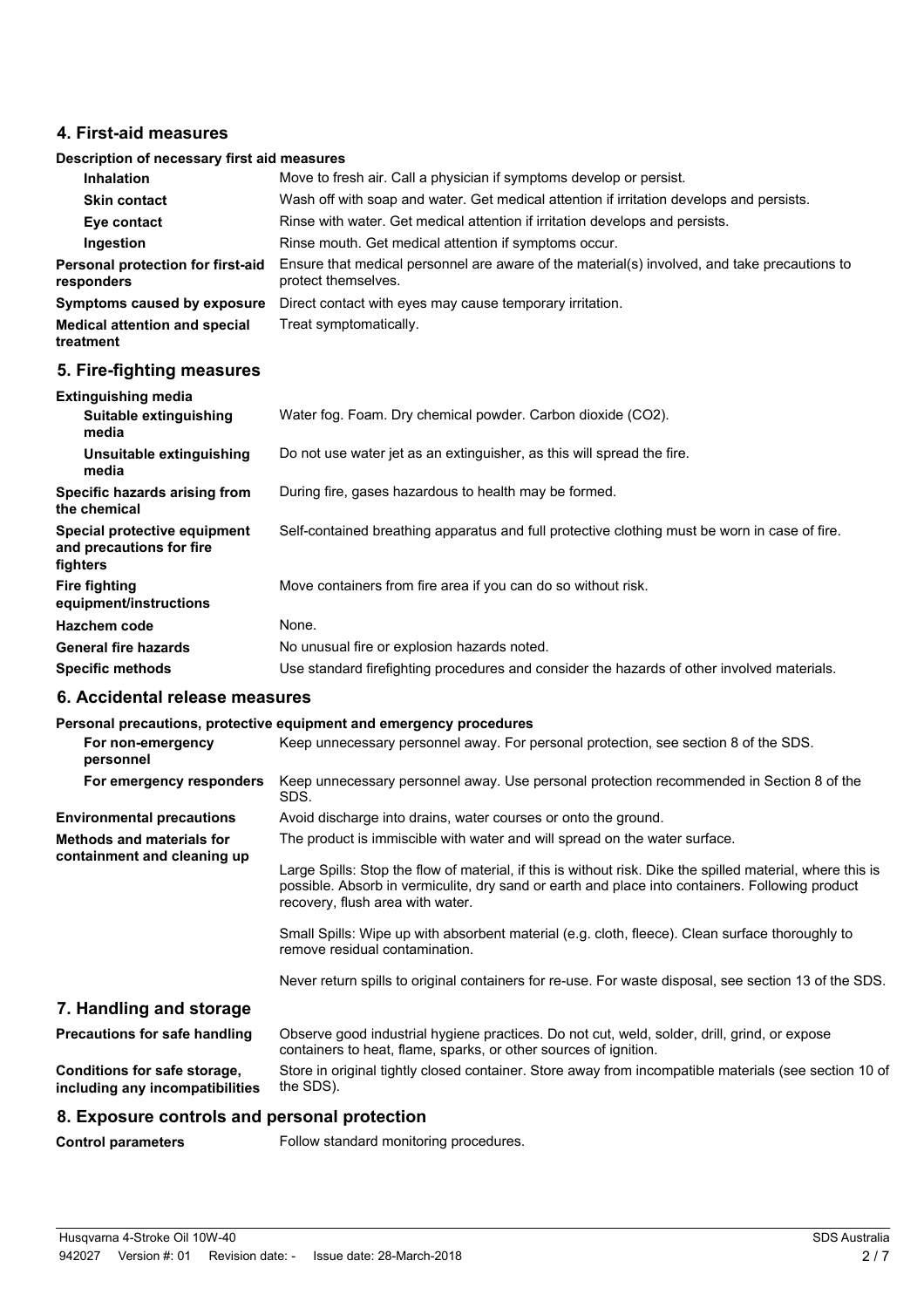#### **Occupational exposure limits**

| <b>Product</b>                                            | Australia. National Workplace OELs (Workplace Exposure Standards for Airborne Contaminants, Appendix A)<br><b>Type</b>                                                                                                                                                                                                                                                                                 | Value                   |                              |
|-----------------------------------------------------------|--------------------------------------------------------------------------------------------------------------------------------------------------------------------------------------------------------------------------------------------------------------------------------------------------------------------------------------------------------------------------------------------------------|-------------------------|------------------------------|
| Oil mist, mineral                                         | <b>TWA</b><br>Australia. OELs. (Adopted National Exposure Standards for Atmospheric Contaminants in the Occupational                                                                                                                                                                                                                                                                                   | $5$ mg/m $3$            |                              |
| Environment)<br><b>Product</b>                            | <b>Type</b>                                                                                                                                                                                                                                                                                                                                                                                            | Value                   | Form                         |
| Oil mist, mineral                                         | <b>TWA</b>                                                                                                                                                                                                                                                                                                                                                                                             | $5$ mg/m $3$            | Mist.                        |
| <b>US. ACGIH Threshold Limit Values</b><br><b>Product</b> | <b>Type</b>                                                                                                                                                                                                                                                                                                                                                                                            | <b>Value</b>            | Form                         |
| Oil mist, mineral                                         | <b>TWA</b>                                                                                                                                                                                                                                                                                                                                                                                             | $5$ mg/m $3$            | Inhalable fraction.          |
|                                                           | Germany. DFG MAK List (advisory OELs). Commission for the Investigation of Health Hazards of Chemical Compounds                                                                                                                                                                                                                                                                                        |                         |                              |
| in the Work Area (DFG)<br><b>Components</b>               | <b>Type</b>                                                                                                                                                                                                                                                                                                                                                                                            | <b>Value</b>            | Form                         |
| Phosphorodithioic acid,<br>O,O-di-C1-14-alkyl esters,     | <b>TWA</b>                                                                                                                                                                                                                                                                                                                                                                                             | $2$ mg/m $3$            | Inhalable fraction.          |
| zinc salts (CAS 68649-42-3)<br><b>Product</b>             | <b>Type</b>                                                                                                                                                                                                                                                                                                                                                                                            | $0.1$ mg/m $3$<br>Value | Respirable fraction.<br>Form |
| Oil mist, mineral                                         | <b>TWA</b>                                                                                                                                                                                                                                                                                                                                                                                             | $5$ mg/m $3$            | Respirable fraction.         |
| <b>Biological limit values</b>                            | No biological exposure limits noted for the ingredient(s).                                                                                                                                                                                                                                                                                                                                             |                         |                              |
| Appropriate engineering<br>controls                       | Good general ventilation (typically 10 air changes per hour) should be used. Ventilation rates<br>should be matched to conditions. If applicable, use process enclosures, local exhaust ventilation,<br>or other engineering controls to maintain airborne levels below recommended exposure limits. If<br>exposure limits have not been established, maintain airborne levels to an acceptable level. |                         |                              |
| <b>Eye/face protection</b>                                | Individual protection measures, for example personal protective equipment (PPE)<br>Wear safety glasses with side shields (or goggles).                                                                                                                                                                                                                                                                 |                         |                              |
| <b>Skin protection</b><br><b>Hand protection</b>          | Wear appropriate chemical resistant gloves.                                                                                                                                                                                                                                                                                                                                                            |                         |                              |
| Other                                                     | Wear suitable protective clothing.                                                                                                                                                                                                                                                                                                                                                                     |                         |                              |
| <b>Respiratory protection</b>                             | In case of insufficient ventilation, wear suitable respiratory equipment.                                                                                                                                                                                                                                                                                                                              |                         |                              |
| <b>Thermal hazards</b>                                    | Wear appropriate thermal protective clothing, when necessary.                                                                                                                                                                                                                                                                                                                                          |                         |                              |
| <b>Hygiene measures</b>                                   | Always observe good personal hygiene measures, such as washing after handling the material<br>and before eating, drinking, and/or smoking. Routinely wash work clothing and protective<br>equipment to remove contaminants.                                                                                                                                                                            |                         |                              |
| 9. Physical and chemical properties                       |                                                                                                                                                                                                                                                                                                                                                                                                        |                         |                              |
| Appearance                                                |                                                                                                                                                                                                                                                                                                                                                                                                        |                         |                              |
| <b>Physical state</b>                                     | Liquid.                                                                                                                                                                                                                                                                                                                                                                                                |                         |                              |
| Form                                                      | Liquid.                                                                                                                                                                                                                                                                                                                                                                                                |                         |                              |
| Colour                                                    | Brown.                                                                                                                                                                                                                                                                                                                                                                                                 |                         |                              |
| Odour                                                     | Not available.                                                                                                                                                                                                                                                                                                                                                                                         |                         |                              |
| <b>Odour threshold</b>                                    | Not available.                                                                                                                                                                                                                                                                                                                                                                                         |                         |                              |
| pH                                                        | Not available.                                                                                                                                                                                                                                                                                                                                                                                         |                         |                              |
| <b>Melting point/freezing point</b>                       | Not available.                                                                                                                                                                                                                                                                                                                                                                                         |                         |                              |
| Initial boiling point and boiling<br>range                | Not available.                                                                                                                                                                                                                                                                                                                                                                                         |                         |                              |
| <b>Flash point</b>                                        | 220.0 °C (428.0 °F) ASTM D92                                                                                                                                                                                                                                                                                                                                                                           |                         |                              |
| <b>Evaporation rate</b>                                   | Not available.                                                                                                                                                                                                                                                                                                                                                                                         |                         |                              |
| Flammability (solid, gas)                                 | Not applicable.                                                                                                                                                                                                                                                                                                                                                                                        |                         |                              |
| Upper/lower flammability or explosive limits              |                                                                                                                                                                                                                                                                                                                                                                                                        |                         |                              |
| Explosive limit - lower (%)                               | Not available.                                                                                                                                                                                                                                                                                                                                                                                         |                         |                              |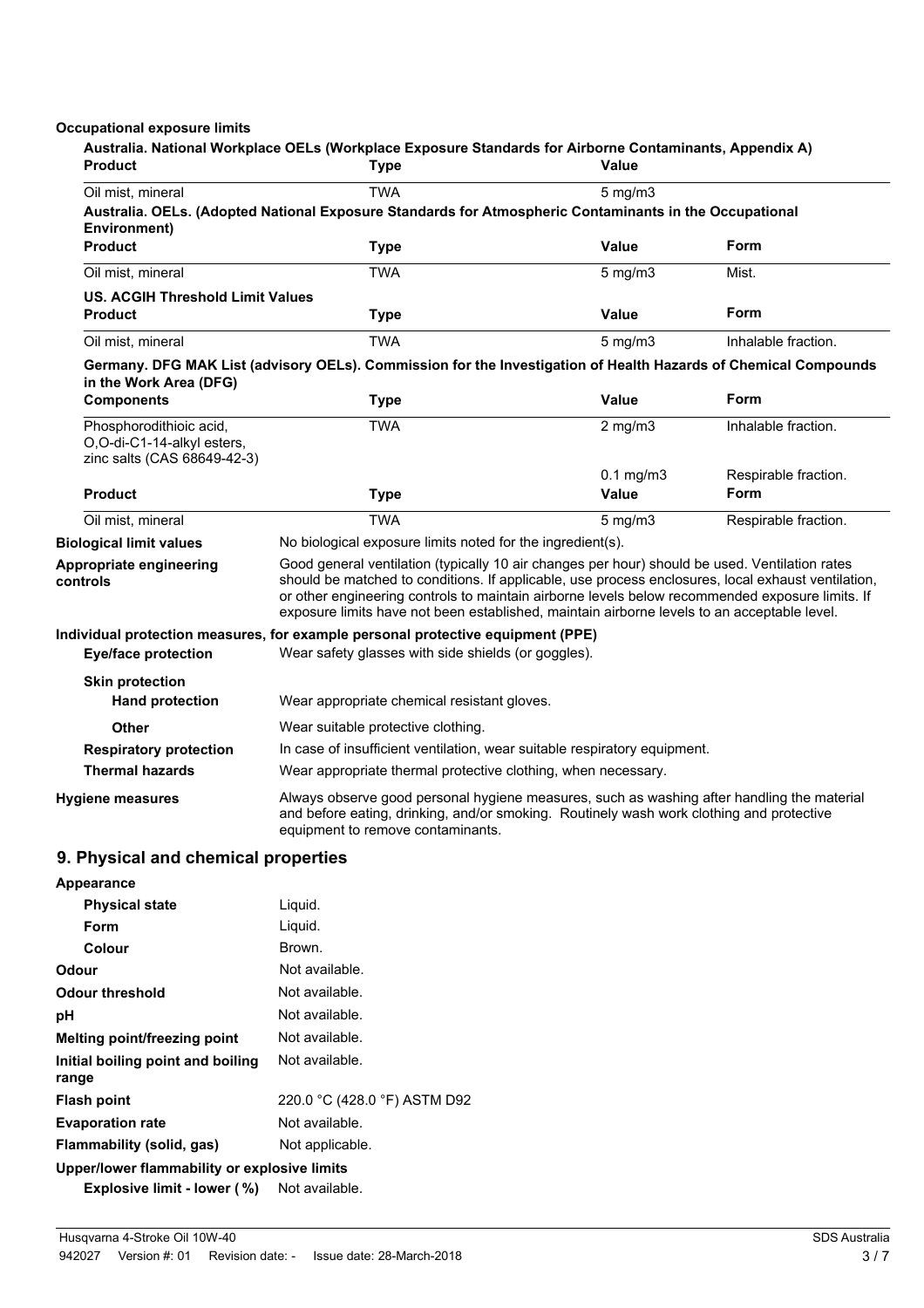| <b>Explosive limit - upper</b><br>$(\%)$          | Not available.                                                                                                    |
|---------------------------------------------------|-------------------------------------------------------------------------------------------------------------------|
| Vapour pressure                                   | Not available.                                                                                                    |
| Vapour density                                    | Not available.                                                                                                    |
| <b>Relative density</b>                           | 0.888                                                                                                             |
| Solubility(ies)                                   |                                                                                                                   |
| Solubility (water)                                | Insoluble in water.                                                                                               |
| <b>Partition coefficient</b><br>(n-octanol/water) | Not available.                                                                                                    |
| <b>Auto-ignition temperature</b>                  | Not available.                                                                                                    |
| Decomposition temperature                         | Not available.                                                                                                    |
| <b>Viscosity</b>                                  | Not available.                                                                                                    |
| Other physical and chemical parameters            |                                                                                                                   |
| <b>Explosive properties</b>                       | Not explosive.                                                                                                    |
| <b>Kinematic viscosity</b>                        | 100 mm2/s (40 °C (104 °F))                                                                                        |
| <b>Oxidising properties</b>                       | Not oxidising.                                                                                                    |
| Pour point                                        | $-39$ °C (-38.2 °F)                                                                                               |
| 10. Stability and reactivity                      |                                                                                                                   |
|                                                   | The same direct to admit to and some somewhat is shown and all constitutions of their contemplates and democratic |

| <b>Reactivity</b>                            | The product is stable and non-reactive under normal conditions of use, storage and transport. |
|----------------------------------------------|-----------------------------------------------------------------------------------------------|
| <b>Chemical stability</b>                    | Material is stable under normal conditions.                                                   |
| <b>Possibility of hazardous</b><br>reactions | No dangerous reaction known under conditions of normal use.                                   |
| <b>Conditions to avoid</b>                   | Contact with incompatible materials.                                                          |
| Incompatible materials                       | Strong oxidising agents.                                                                      |
| <b>Hazardous decomposition</b><br>products   | No hazardous decomposition products are known.                                                |

## **11. Toxicological information**

## **Information on possible routes of exposure**

| <b>Inhalation</b>                   | No adverse effects due to inhalation are expected.                                              |
|-------------------------------------|-------------------------------------------------------------------------------------------------|
| <b>Skin contact</b>                 | Frequent or prolonged contact may defat and dry the skin, leading to discomfort and dermatitis. |
| Eye contact                         | Direct contact with eyes may cause temporary irritation.                                        |
| Ingestion                           | Expected to be a low ingestion hazard.                                                          |
| <b>Symptoms related to exposure</b> | Direct contact with eyes may cause temporary irritation.                                        |

## **Acute toxicity**

| <b>Components</b> | <b>Species</b>                                                                   | <b>Test Results</b>    |
|-------------------|----------------------------------------------------------------------------------|------------------------|
|                   | Benzenesulphonic acid, mono-C16-24-alkyl derivs., calcium salts (CAS 70024-69-0) |                        |
| <b>Acute</b>      |                                                                                  |                        |
| Dermal            |                                                                                  |                        |
| LD50              | Rabbit                                                                           | > 4000 mg/kg, 24 Hours |
| <b>Inhalation</b> |                                                                                  |                        |
| Aerosol           |                                                                                  |                        |
| <b>LC50</b>       | Rat                                                                              | $> 1.9$ mg/l, 4 Hours  |
| Oral              |                                                                                  |                        |
| LD50              | Rat                                                                              | > 5000 mg/kg           |
|                   | Distillates (petroleum), solvent-dewaxed heavy paraffinic (CAS 64742-65-0)       |                        |
| <b>Acute</b>      |                                                                                  |                        |
| <b>Dermal</b>     |                                                                                  |                        |
| LD50              | Rabbit                                                                           | > 5000 mg/kg, 24 Hours |
|                   |                                                                                  |                        |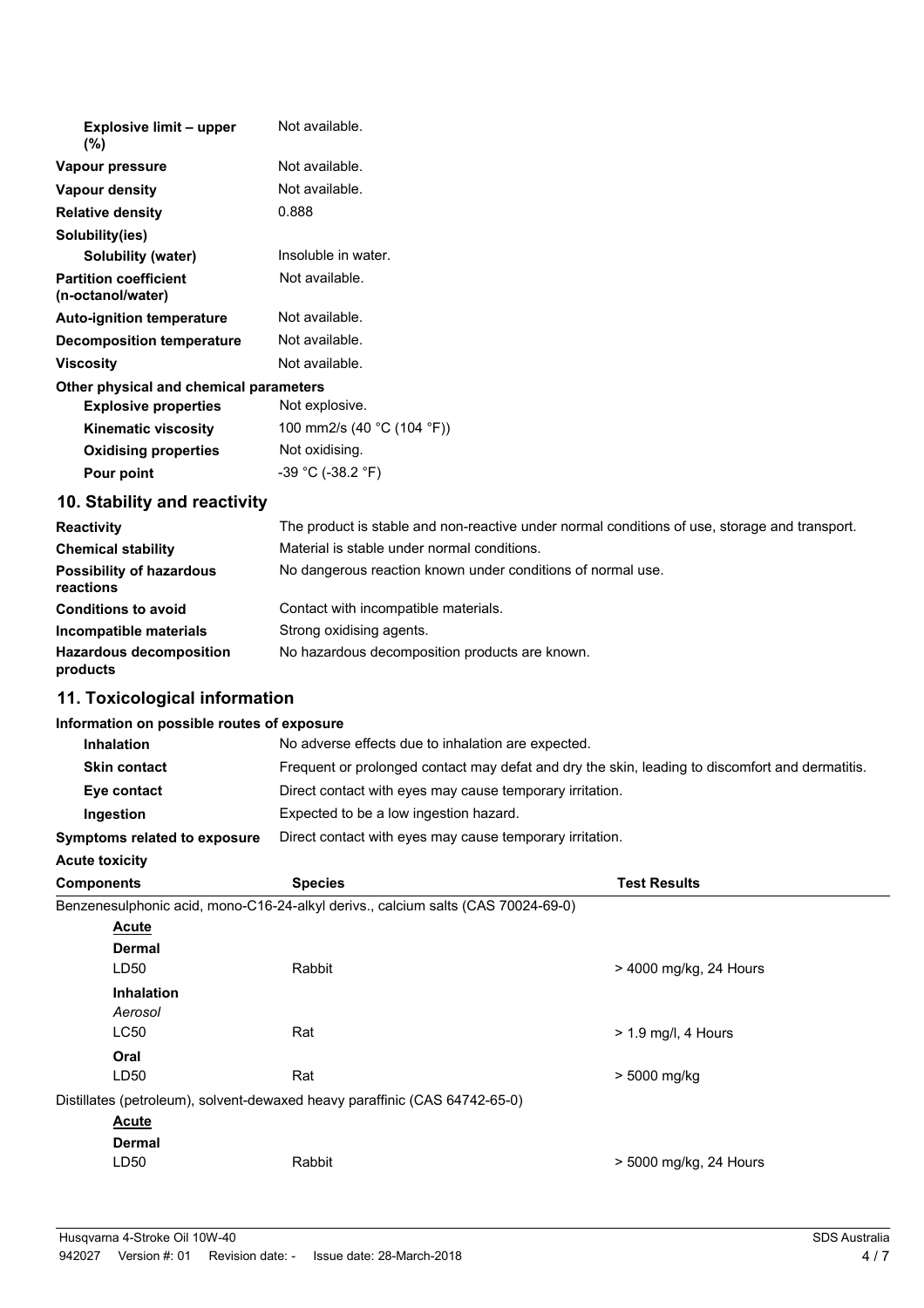| <b>Components</b>                                                                | <b>Species</b>                                                                                                                                                                                                         |                                                                                      | <b>Test Results</b>        |  |
|----------------------------------------------------------------------------------|------------------------------------------------------------------------------------------------------------------------------------------------------------------------------------------------------------------------|--------------------------------------------------------------------------------------|----------------------------|--|
| <b>Inhalation</b>                                                                |                                                                                                                                                                                                                        |                                                                                      |                            |  |
| Aerosol                                                                          |                                                                                                                                                                                                                        |                                                                                      |                            |  |
| <b>LC50</b>                                                                      | Rat                                                                                                                                                                                                                    |                                                                                      | $> 5$ mg/l, 4 Hours        |  |
| Oral                                                                             |                                                                                                                                                                                                                        |                                                                                      |                            |  |
| LD50                                                                             | Rat                                                                                                                                                                                                                    |                                                                                      | > 5000 mg/kg               |  |
| Phosphorodithioic acid, O,O-di-C1-14-alkyl esters, zinc salts (CAS 68649-42-3)   |                                                                                                                                                                                                                        |                                                                                      |                            |  |
| <b>Acute</b>                                                                     |                                                                                                                                                                                                                        |                                                                                      |                            |  |
| Dermal                                                                           |                                                                                                                                                                                                                        |                                                                                      |                            |  |
| LD50                                                                             | Rabbit                                                                                                                                                                                                                 |                                                                                      | 6965 mg/kg                 |  |
| <b>Inhalation</b>                                                                |                                                                                                                                                                                                                        |                                                                                      |                            |  |
| <b>LC50</b>                                                                      | Rat                                                                                                                                                                                                                    |                                                                                      | $> 5000$ mg/m <sup>3</sup> |  |
| Oral                                                                             |                                                                                                                                                                                                                        |                                                                                      |                            |  |
| LD50                                                                             | Rat                                                                                                                                                                                                                    |                                                                                      | 2154 mg/kg                 |  |
| <b>Skin corrosion/irritation</b>                                                 | Prolonged skin contact may cause temporary irritation.                                                                                                                                                                 |                                                                                      |                            |  |
| Serious eye damage/irritation                                                    | Direct contact with eyes may cause temporary irritation.                                                                                                                                                               |                                                                                      |                            |  |
| Respiratory or skin sensitisation                                                |                                                                                                                                                                                                                        |                                                                                      |                            |  |
| <b>Respiratory sensitisation</b>                                                 | Not a respiratory sensitiser.                                                                                                                                                                                          |                                                                                      |                            |  |
| <b>Skin sensitisation</b>                                                        | The product contains a small amount of sensitising substance which may provoke an allergic<br>reaction among sensitive individuals.                                                                                    |                                                                                      |                            |  |
| Germ cell mutagenicity                                                           | No data available to indicate product or any components present at greater than 0.1% are<br>mutagenic or genotoxic.                                                                                                    |                                                                                      |                            |  |
| Carcinogenicity                                                                  | Not classifiable as to carcinogenicity to humans.                                                                                                                                                                      |                                                                                      |                            |  |
| <b>Reproductive toxicity</b>                                                     | This product is not expected to cause reproductive or developmental effects.                                                                                                                                           |                                                                                      |                            |  |
| Specific target organ toxicity -<br>single exposure                              | Not classified.                                                                                                                                                                                                        |                                                                                      |                            |  |
| Specific target organ toxicity -<br>repeated exposure                            | Not classified.                                                                                                                                                                                                        |                                                                                      |                            |  |
| <b>Aspiration hazard</b>                                                         | Not an aspiration hazard.                                                                                                                                                                                              |                                                                                      |                            |  |
| <b>Chronic effects</b>                                                           | Prolonged and repeated contact with used oil may cause serious skin diseases, such as<br>dermatitis and skin cancer.                                                                                                   |                                                                                      |                            |  |
| 12. Ecological information                                                       |                                                                                                                                                                                                                        |                                                                                      |                            |  |
| <b>Ecotoxicity</b>                                                               | The product is not classified as environmentally hazardous. However, this does not exclude the<br>possibility that large or frequent spills can have a harmful or damaging effect on the environment.                  |                                                                                      |                            |  |
| <b>Components</b>                                                                |                                                                                                                                                                                                                        | <b>Species</b>                                                                       | <b>Test Results</b>        |  |
| Benzenesulphonic acid, mono-C16-24-alkyl derivs., calcium salts (CAS 70024-69-0) |                                                                                                                                                                                                                        |                                                                                      |                            |  |
| <b>Aquatic</b>                                                                   |                                                                                                                                                                                                                        |                                                                                      |                            |  |
| Acute                                                                            |                                                                                                                                                                                                                        |                                                                                      |                            |  |
| Crustacea                                                                        | <b>EC50</b>                                                                                                                                                                                                            | Daphnia magna                                                                        | > 1000 mg/l, 48 hours      |  |
| Persistence and degradability                                                    |                                                                                                                                                                                                                        | The product is expected to be biodegradable.                                         |                            |  |
| <b>Bioaccumulative potential</b>                                                 | No data available.                                                                                                                                                                                                     |                                                                                      |                            |  |
| <b>Mobility in soil</b>                                                          | The product is immiscible with water and will spread on the water surface.                                                                                                                                             |                                                                                      |                            |  |
| <b>Other adverse effects</b>                                                     | Oil spills are generally hazardous to the environment.                                                                                                                                                                 |                                                                                      |                            |  |
| 13. Disposal considerations                                                      |                                                                                                                                                                                                                        |                                                                                      |                            |  |
| <b>Disposal methods</b>                                                          |                                                                                                                                                                                                                        | Collect and reclaim or dispose in sealed containers at licensed waste disposal site. |                            |  |
| <b>Residual waste</b>                                                            | Dispose of in accordance with local regulations. Empty containers or liners may retain some<br>product residues. This material and its container must be disposed of in a safe manner (see:<br>Disposal instructions). |                                                                                      |                            |  |
| <b>Contaminated packaging</b>                                                    | Since emptied containers may retain product residue, follow label warnings even after container is<br>emptied. Empty containers should be taken to an approved waste handling site for recycling or<br>disposal.       |                                                                                      |                            |  |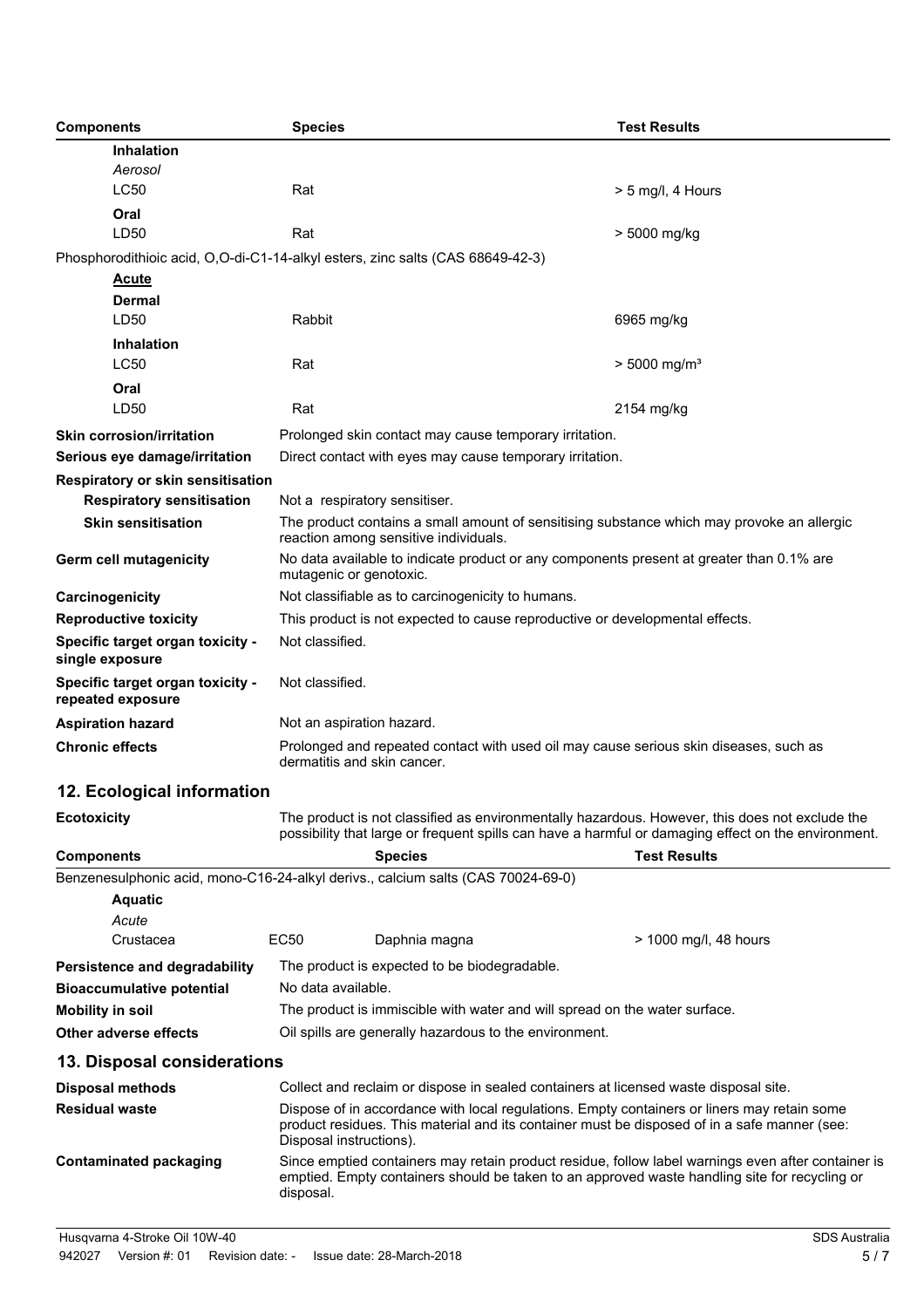## **14. Transport information**

#### **ADG**

Not regulated as dangerous goods.

#### **RID**

Not regulated as dangerous goods.

#### **IATA**

Not regulated as dangerous goods.

#### **IMDG**

Not regulated as dangerous goods.

**Transport in bulk according to** Not established. **Annex II of MARPOL 73/78 and the IBC Code**

## **15. Regulatory information**

#### **Safety, health and environmental regulations**

This Safety Data Sheet was prepared in accordance with Australia Model Code of Practice for the preparation of Safety Data Sheets for Hazardous Chemicals (23/12/2011). **National regulations**

**Australia Medicines & Poisons Appendix A** Poisons schedule number not allocated. **Australia Medicines & Poisons Appendix B** Poisons schedule number not allocated. **Australia Medicines & Poisons Appendix D** Poisons schedule number not allocated. **Australia Medicines & Poisons Appendix E** Poisons schedule number not allocated. **Australia Medicines & Poisons Appendix F** Poisons schedule number not allocated. **Australia Medicines & Poisons Appendix G** Poisons schedule number not allocated. **Australia Medicines & Poisons Appendix H** Poisons schedule number not allocated. **Australia Medicines & Poisons Appendix I** Poisons schedule number not allocated. **Australia Medicines & Poisons Appendix J** Poisons schedule number not allocated. **Australia Medicines & Poisons Appendix K** Poisons schedule number not allocated. **Australia Medicines & Poisons Schedule 10** Poisons schedule number not allocated. **Australia Medicines & Poisons Schedule 2** Poisons schedule number not allocated. **Australia Medicines & Poisons Schedule 3** Poisons schedule number not allocated. **Australia Medicines & Poisons Schedule 4** Phosphorodithioic acid, O,O-di-C1-14-alkyl esters, zinc salts (CAS 68649-42-3) **Australia Medicines & Poisons Schedule 5** Poisons schedule number not allocated. **Australia Medicines & Poisons Schedule 6** Poisons schedule number not allocated. **Australia Medicines & Poisons Schedule 7** Poisons schedule number not allocated. **Australia Medicines & Poisons Schedule 8** Poisons schedule number not allocated. **Australia Medicines & Poisons Schedule 9** Poisons schedule number not allocated.